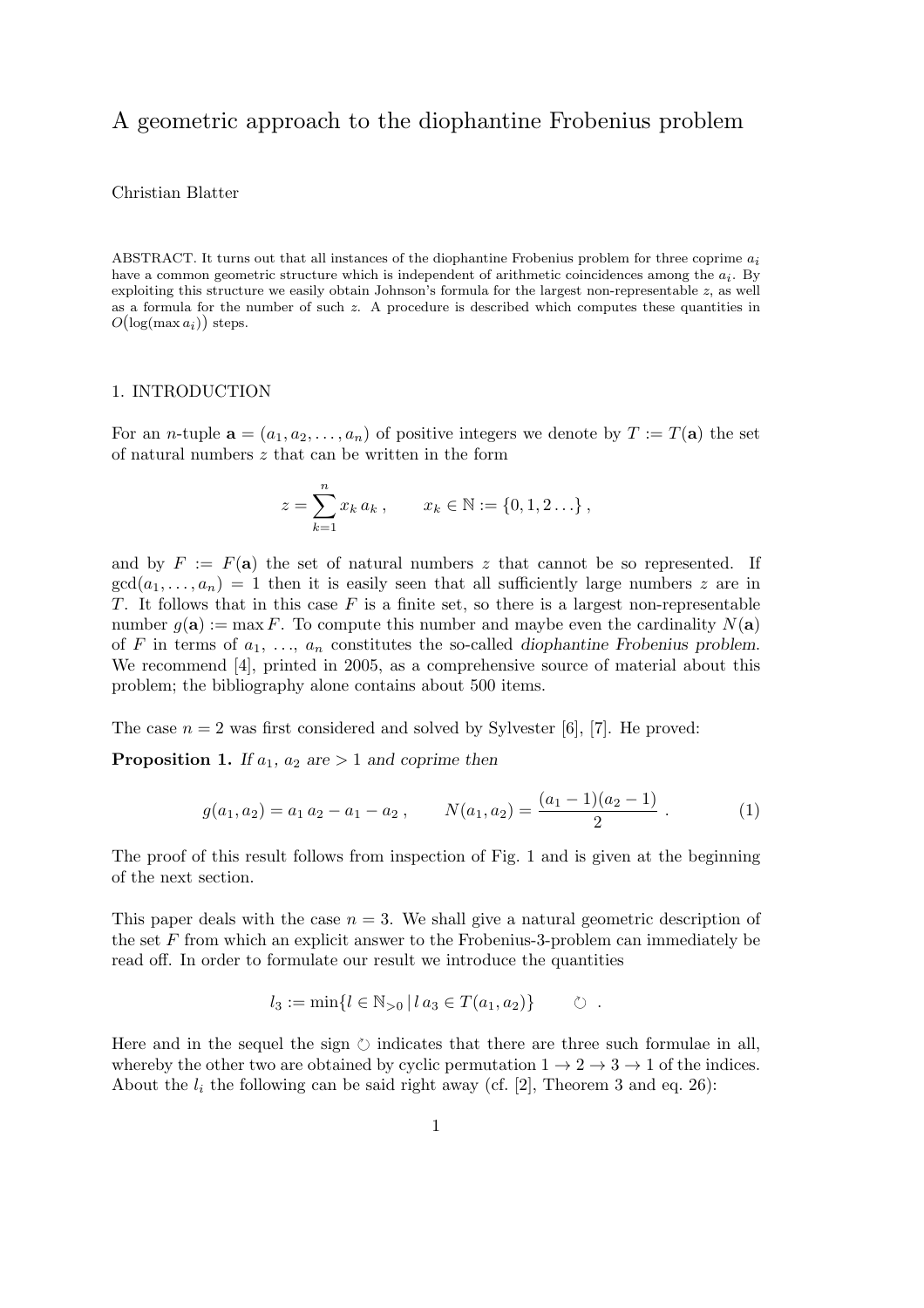**Proposition 2.** Assume that the three numbers  $a_1$ ,  $a_2$ ,  $a_3$  are pairwise prime and that  $l_i \geq 2$  ( $1 \leq i \leq 3$ ). Then the minimal representation

$$
l_3 a_3 = x_{31} a_1 + x_{32} a_2 , \quad x_{31}, x_{32} \in \mathbb{N} \qquad \circlearrowright \qquad (2)
$$

*of*  $l_i a_i$   $(1 \leq i \leq 3)$  *is uniquely determined, and one has* 

$$
x_{ij} \ge 1 \qquad \text{(all } i \ne j) \tag{3}
$$

*Furthermore the*  $l_i$  *are coupled to the*  $x_{ij}$  *through* 

$$
l_3 = x_{13} + x_{23} \qquad \circlearrowright \ . \tag{4}
$$

We now state our main result; it will be proven in section 3:

**Theorem 3.** Assume that the three numbers  $a_1$ ,  $a_2$ ,  $a_3$  are pairwise prime and that  $l_i \geq 2 \ (1 \leq i \leq 3)$ . Then

$$
g(\mathbf{a}) = l_1 l_2 l_3 + \max\{x_{12} x_{23} x_{31}, x_{21} x_{32} x_{13}\} - \sum_i a_i ; \tag{5}
$$

$$
N(\mathbf{a}) = \frac{1}{2} \left( \sum_{i} (l_i - 1)a_i - l_1 l_2 l_3 + 1 \right).
$$
 (6)

The assumption  $l_i \geq 2$  means that none of the  $a_i$  is "superfluous". If, e.g.,  $l_3 = 1$  then  $F(a_1, a_2, a_3) = F(a_1, a_2)$ ; this case is handled in Proposition 1. When the given  $a_i$  are not pairwise prime then there is a way to get rid of common factors, see [2], Theorem 2. Our formula (5), resp. its preliminary version (8), appears as Theorem 4 in [2] and on p. 35 of [4]. Note, however, that the proof given in [4] uses heavy algebraic machinery and is deferred to a later chapter.

*Example* 1. Let  $a_1 := 2n - 1$ ,  $a_2 := 2n$ ,  $a_3 := 2n + 1$  for an  $n \ge 2$ . As  $a_2 \equiv 1$  and  $a_3 \equiv 2$ (mod  $a_1$ ) the smallest multiple of  $a_1$  in  $T(a_2, a_3)$  is  $a_2 + (n-1)a_3$ ; similarly the smallest multiple of  $a_3$  in  $T(a_1, a_2)$  is  $na_1 + a_2$ , and obviously the minimal representation of  $a_2$ is  $2a_2 = a_1 + a_3$ . Altogether we have

$$
l_1 = n + 1, x_{12} = 1, x_{13} = n - 1; l_2 = 2, x_{21} = 1, x_{23} = 1; l_3 = n, x_{31} = n, x_{32} = 1;
$$

so Theorem 3 gives

$$
g(\mathbf{a}) = 2n(n+1) + \max\{n, n-1\} - 6n = 2n^2 - 3n,
$$
  

$$
N(\mathbf{a}) = \frac{1}{2}(n(2n-1) + 2n + (n-1)(2n+1) - 2n(n+1) + 1) = n^2 - n.
$$

For the computation of the  $l_i$  and the  $x_{ij}$  we propose the so called Lagrange algorithm – a kind of two-dimensional euclidean algorithm modeled after a Gram-Schmidt-process – which takes  $O(\log(\max a_i))$  steps. The resulting procedure is developped in sections 4 and 5 of this paper. In [4] several other algorithms for  $g(\mathbf{a})$  are described, notably the algorithm of Rødseth [5] which is an improved version of an earlier continued fraction algorithm by Selmer & Beyer.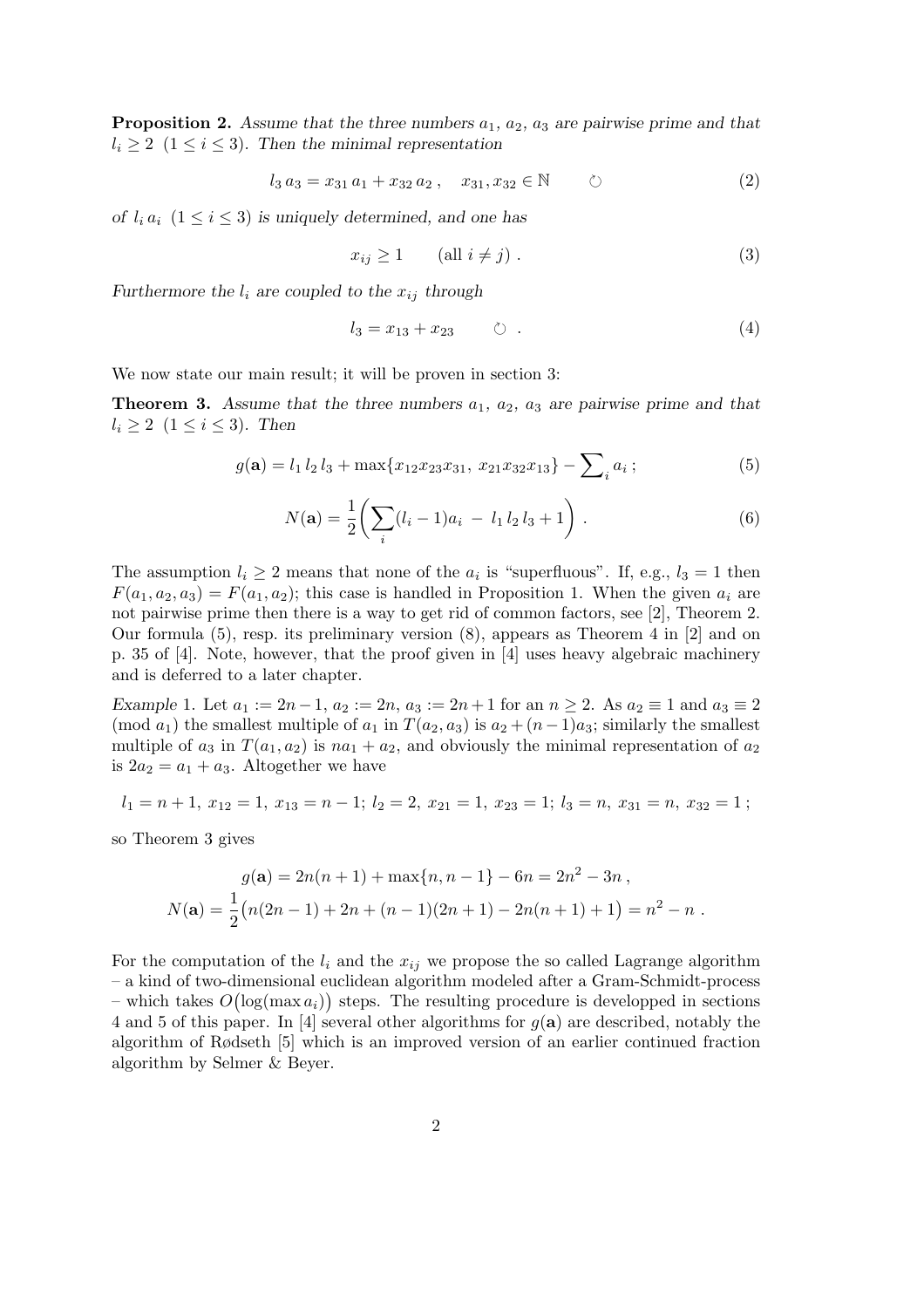



# 2. PRELIMINARIES

*Proof of Proposition* 1. We draw in the  $(x_1, x_2)$ -plane the directed graph Γ with vertex set  $\mathbb{Z}^2$  and edges of unit length connecting neighboring lattice points in the direction of increasing  $x_1$  resp.  $x_2$ , see Fig. 1. For given  $a_1, a_2 \in \mathbb{N}_{>1}$  we define the *height function* 

$$
f(x_1,x_2) := a_1 x_1 + a_2 x_2.
$$

Two points in  $\mathbb{Z}^2$  have the same height iff they differ by a vector  $\mathbf{u} \in L := \mathbb{Z}^2 \cap f^{-1}(0)$ . Since  $a_1$  and  $a_2$  are coprime the set L is the one-dimensional lattice formed by the vectors  $\mathbf{u}_k := (ka_2, -ka_1), k \in \mathbb{Z}$ .

An integer  $z \in \mathbb{N}$  can be represented in the form  $z = x_1 a_1 + x_2 a_2$  with  $x_1, x_2 \in \mathbb{N}$  iff there is a directed edge path in  $\Gamma$  connecting a point  $\mathbf{u}_k \in L$  with a point  $\mathbf{x} \in \mathbb{Z}^2$  of height  $f(\mathbf{x}) = z$ . Now the lattice points that can be reached from a given  $\mathbf{u}_k \in L$  lie in the set  $Q_k := \mathbf{u}_k + \mathbb{R}^2_{\geq 0}$ , a first quadrant with origin at  $\mathbf{u}_k$ , and the set of all possible end points of such paths consists of the lattice points in the union  $\Omega := \bigcup_k Q_k$  of these quadrants.

The lattice points of positive height that cannot be reached from one of the points  $\mathbf{u}_k$ are the interior lattice points of the rectangular triangles  $\Delta_k$  with vertices  $\mathbf{u}_k$ ,  $\mathbf{u}_{k+1}$ ,  $u_k + (a_2, 0)$ . The largest occurring height in such a  $\Delta_k$  is given by the first formula (1), and using symmetry one concludes that each  $\Delta_k$  contains exactly  $(a_1 - 1)(a_2 - 1)/2$ <br>lattice points in its interior, which all have different heights lattice points in its interior, which all have different heights.

For later purposes we note the following: Any lattice point in  $\Delta_0$  can be connected by an admissible path to the point  $(a_2, 0)$  of height  $a_1a_2$ . It follows that a number  $z > 0$  is in  $F(a_1, a_2)$  iff there are integers  $k_1, k_2 \geq 1$  such that  $z = a_1 a_2 - k_1 a_1 - k_2 a_2$ .

*Proof of Proposition* 2. First we show (3). Assume, e.g., that  $x_{13} = 0$ . Then we have  $l_1a_1 = x_{12}a_2$ , and as  $a_1, a_2$  are coprime it follows that  $l_1 \ge a_2$ . On the other hand, from  $l_3 \geq 2$ , i.e.,  $a_3 \in F(a_1, a_2)$  it follows that there are integers  $k_1, k_2 \geq 1$  with

$$
a_3 = a_1 a_2 - k_1 a_1 - k_2 a_2 = (a_2 - k_1) a_1 - k_2 a_2.
$$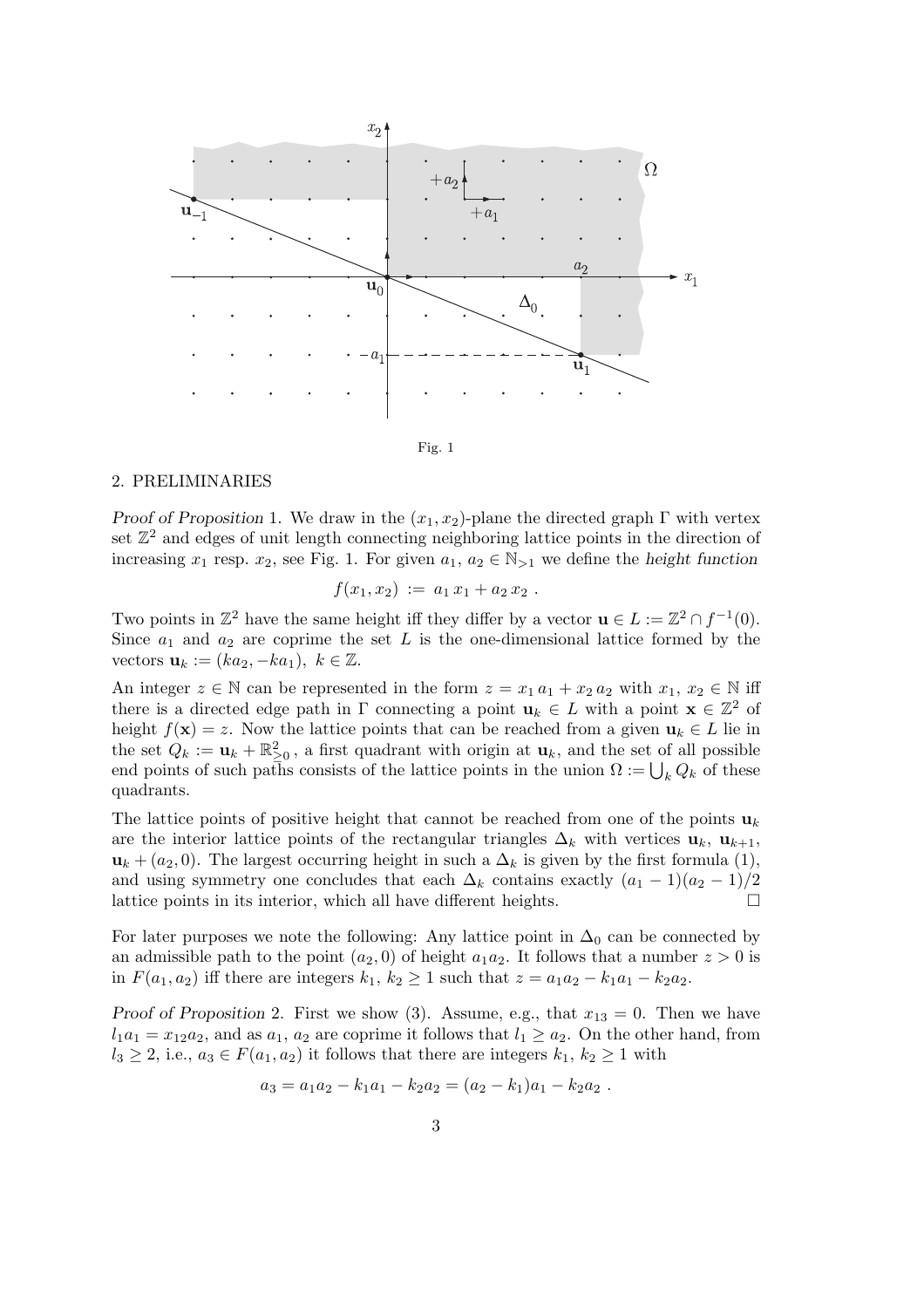Whence we would have  $(a_2 - k_1)a_1 = k_2a_2 + a_3$  which would imply  $l_1 < a_2$  – a contradiction.

We next show (4). Let the  $x_{ij}$  be determined such that (2) holds. Then the quantities

$$
\mu_3 := l_3 - x_{13} - x_{23} \qquad \circlearrowright
$$

satisfy  $\mu_1a_1 + \mu_2a_2 + \mu_3a_3 = 0$ . If the  $\mu_i$  do not all vanish then up to a permutation of the  $a_i$  we must have one of the following:

(a)  $\mu_1 > 0$ ,  $\mu_2 < 0$ ,  $\mu_3 \le 0$ ; (b)  $\mu_1 > 0$ ,  $\mu_2 > 0$ ,  $\mu_3 < 0$ .

In case (a) it follows that

$$
(l_1 - x_{21} - x_{31})a_1 = \mu_1 a_1 = (-\mu_2)a_2 + (-\mu_3)a_3,
$$

contradicting the definition of  $l_1$ . In case (b), from

$$
(x_{13} + x_{23} - l_3)a_3 = -\mu_3 a_3 = \mu_1 a_1 + \mu_2 a_2
$$

it follows by definition of  $l_3$  that  $x_{13} + x_{23} \ge 2l_3$ , whence, e.g.,  $x_{13} \ge l_3$ . By definition of the  $x_{ij}$  we now have the representation

$$
(l_1 - x_{31})a_1 = (x_{12} + x_{32})a_2 + (x_{13} - l_3)a_3
$$

which again contradicts the definition of  $l_1$ .

As (4) is true for all possible choices of  $x_{21}$  and  $x_{31}$  consistent with the definition of  $l_2$ and  $l_3$ , and as these choices can be made independently, it follows that there is in fact no choice at all, which means that the  $x_{ij}$  are indeed uniquely determined.  $\Box$ 

#### 3. PROOF OF THE MAIN RESULT

We now come to the proof of Theorem 3. Inspired by the proof of Sylvester's result for  $n = 2$  we embed the problem into the following geometric setup: Consider the integer lattice  $\mathbb{Z}^3$  in euclidean  $(x_1, x_2, x_3)$ -space  $\mathbb{R}^3$ . We use  $\mathbb{Z}^3$  as vertex set of a directed graph Γ whose edges are the segments of unit length connecting neighboring lattice points in the direction of increasing  $x_1$ , resp.  $x_2$ ,  $x_3$ . Given  $a_1$ ,  $a_2$ ,  $a_3$ , we again define the *height function*

$$
f(x_1, x_2, x_3) := a_1 x_1 + a_2 x_2 + a_3 x_3
$$

which on the one hand is just a linear functional on  $\mathbb{R}^3$  and on the other hand assigns a height  $f(\mathbf{x})$  to each lattice point  $\mathbf{x} \in \mathbb{Z}^3$ . The kernel  $H := f^{-1}(0)$  of f is a plane through the origin of  $\mathbb{R}^3$  and contains the *Frobenius lattice*  $L := H \cap \mathbb{Z}^3$  of integer solutions to the equation  $f(\mathbf{x}) = 0$ .

**Lemma 4.** (a) Let  $m_1a_1 + m_2a_2 = 1$  with  $m_i \in \mathbb{Z}$ . Then the vectors  $e_1 := (a_2, -a_1, 0)$ ,  $e_2 := (a_3m_1, a_3m_2, -1)$  *form a basis of L.* 

(b) The fundamental domain of the lattice L, when projected to the plane  $x_i = 0$ , has *area*  $a_i$   $(1 \le i \le 3)$ *.*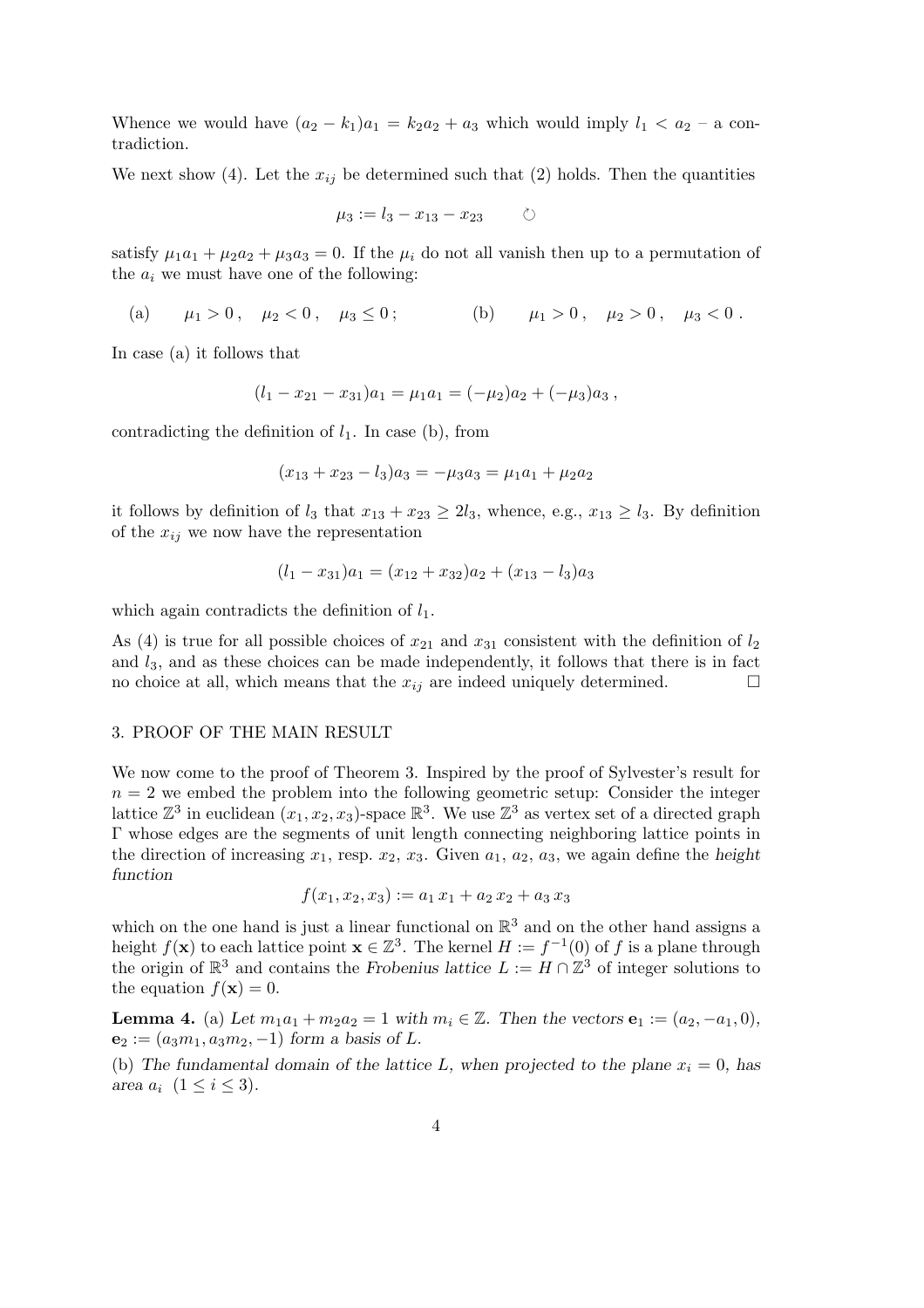*Proof.* (a) One easily checks that  $f(\mathbf{e}_1) = f(\mathbf{e}_2) = 0$ , which means that  $\mathbf{e}_1, \mathbf{e}_2 \in L$ . On the other hand, let  $\mathbf{u} = (u_1, u_2, u_3)$  be an arbitrary point of L. Then  $\mathbf{u} + u_3 \mathbf{e_2} =$  $(u'_1, u'_2, 0) \in L$  which implies  $a_1u'_1 + a_2u'_2 = 0$ . Since  $a_1, a_2$  are coprime it follows that  $(u'_1, u'_2, 0) = k\mathbf{e}_1$  for a  $k \in \mathbb{Z}$ , whence we have  $\mathbf{u} = k\mathbf{e}_1 - u_3\mathbf{e}_2$ .

(b) It suffices to compute the vector product

$$
\mathbf{e}_1 \times \mathbf{e}_2 = (a_1, a_2, (m_1a_1 + m_2a_2)a_3) = (a_1, a_2, a_3) . \square
$$

The three lattice vectors

$$
\mathbf{f}_1:=(l_1,-x_{12},-x_{13}),\ \mathbf{f}_2:=(-x_{21},l_2,-x_{23}),\ \mathbf{f}_3:=(-x_{31},-x_{32},l_3)\ \in L
$$

encoding the data  $l_i$ ,  $x_{ij}$  will play a special rôle. We shall call any vector of the form  $f_i$ or  $-f_i$  a *basic vector* and any set of three essentially different vectors among the  $\pm f_i$  a *solution basis* for the Frobenius problem at hand.



Fig. 2

The connection of the three-dimensional structure described so far with the diophantine Frobenius problem is the following: A natural number z is in  $T(\mathbf{a})$  iff there is a lattice point  $\mathbf{u} \in L$  and a directed edge path in  $\Gamma$  beginning at  $\mathbf{u}$  and ending in a point  $\mathbf{x} \in \mathbb{Z}^3$ of height  $f(\mathbf{x}) = z$ . Now the lattice points that can be reached from a given  $\mathbf{u} \in L$  lie in the set  $O_{\mathbf{u}} := \mathbf{u} + \mathbb{R}^3_{\geq 0}$ , an octant with origin at  $\mathbf{u}$ , and the set of all possible end points of such paths consists of the lattice points in the union  $\Omega := \bigcup_{\mathbf{u} \in \mathbf{L}} O_{\mathbf{u}}$  of these octants. It follows that  $T(\mathbf{a}) = f(\mathbb{Z}^3 \cap \Omega)$ . The boundary  $\partial \Omega$  is L-periodic; it consists of three L-shapes per octant and touches the plane  $H$  in the points of  $L$ . It looks like a washboard and is depicted in Fig. 2, *as seen from below.* The proof of Theorem 3 essentially consists in understanding this figure.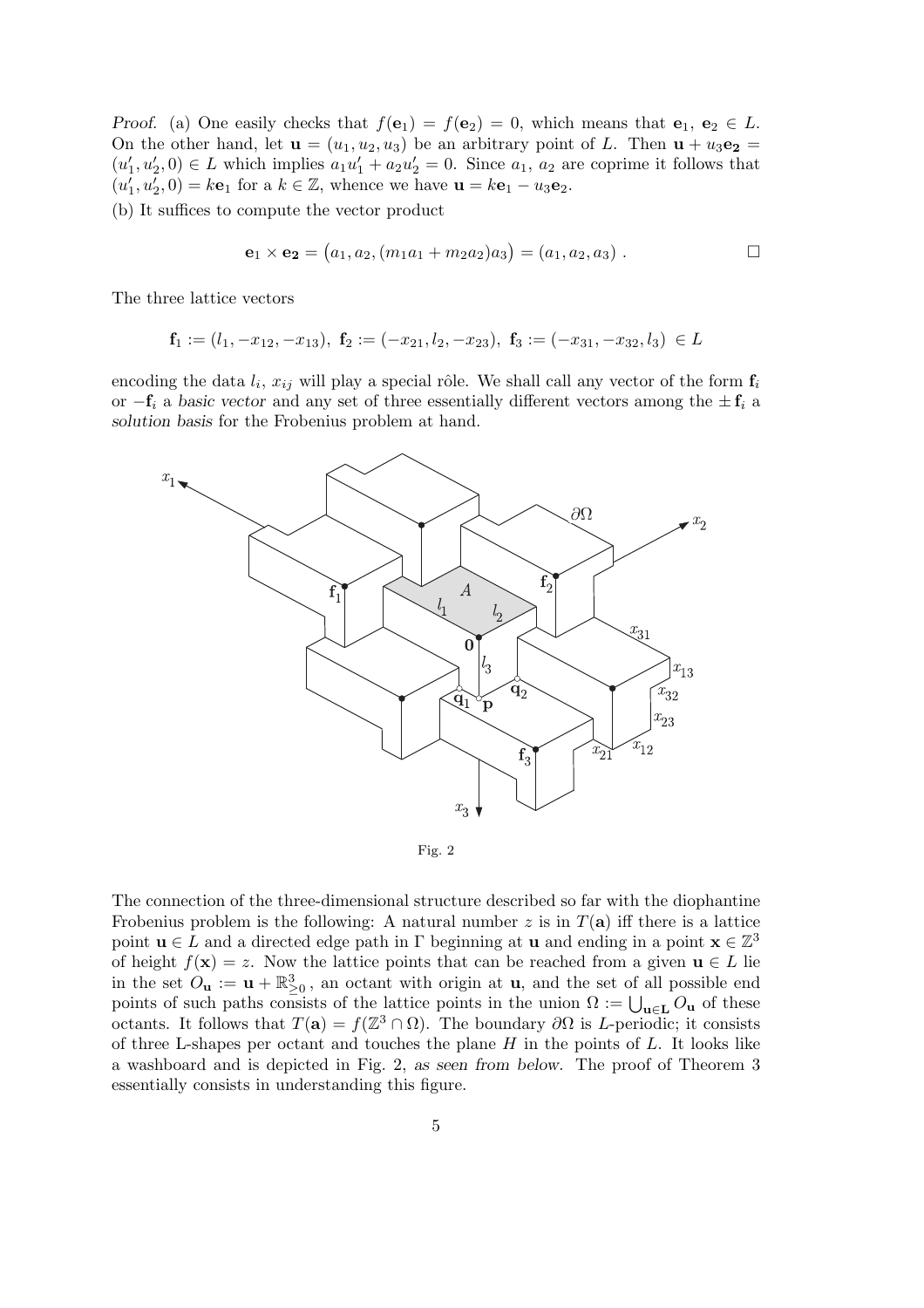Consider, e.g., the positive  $x_3$ -axis. It is an edge of the octant  $O_0$  and belongs to the boundary of  $\Omega$  until it is intercepted at  $\mathbf{p} = (0, 0, u_3)$  by a wall  $x_3 = \text{const.}$  belonging to another octant  $O_{\mathbf{u}}, \mathbf{u} = (u_1, u_2, u_3) \in L$ . For this to happen it is necessary that  $u_1 \leq 0$ ,  $u_2 \le 0, u_3 > 0$ , and that there is no point  $\mathbf{u}' = (u'_1, u'_2, u'_3) \in L$  with  $u'_1 \le 0, u'_2 \le 0$  and  $u'_3 < u_3$ . This means

$$
u_3 = \min\{u \in \mathbb{N}_{>0} \mid \exists u_1, u_2 \in \mathbb{Z}_{\leq 0}: a_1u_1 + a_2u_2 + a_3u = 0\}
$$
  
=  $\min\{u \in \mathbb{N}_{>0} \mid u a_3 \in T(a_1, a_2)\},$  (7)

from which we deduce

$$
u_3 = l_3 \,, \quad -u_1 = x_{31} \,, \quad -u_2 = x_{32} \,,
$$

i.e.,  $(u_1, u_2, u_3) = \mathbf{f}_3$ ; and similarly for the other  $l_i$ ,  $x_{ij}$ .

The lattice points **x** of positive height that cannot be reached from a point  $\mathbf{u} \in L$  are the interior lattice points contained in the region W enclosed between H and  $\partial\Omega$ . As seen in the figure, the restriction  $f \restriction \partial\Omega$  takes local maxima at the points  $\mathbf{q}_1, \mathbf{q}_2$ , and the interior lattice points of maximal height are  $\mathbf{q}_1 - (1, 1, 1)$  or  $\mathbf{q}_2 - (1, 1, 1)$  and their equivalents mod L. It follows that the maximal non-realizable height  $g(\mathbf{a})$  is given by

$$
g(\mathbf{a}) = \max\{f(\mathbf{q}_1), f(\mathbf{q}_2)\} - \sum_{i} a_i = l_3 a_3 + \max\{x_{21}a_1, x_{12}a_2\} - \sum_{i} a_i .
$$
 (8)

Since the three L-shapes have areas  $a_i$  by Lemma 4(b), we deduce from Fig. 2 that the  $a_i$  satisfy

$$
a_1 = x_{12}l_3 + x_{13}x_{32} , \quad a_2 = x_{21}l_3 + x_{23}x_{31} , \quad a_3 = l_1l_2 - x_{12}x_{21} \qquad \circlearrowright . \qquad (9)
$$

Substituting these expressions into (8) one arrives at the symmetric formula (5):

$$
g(\mathbf{a}) = l_1 l_2 l_3 - l_3 x_{12} x_{21} + \max\{x_{21} x_{12} l_3 + x_{21} x_{13} x_{32}, x_{12} x_{21} l_3 + x_{12} x_{23} x_{31}\} - \sum_i a_i
$$
  
=  $l_1 l_2 l_3 + \max\{x_{21} x_{13} x_{32}, x_{12} x_{23} x_{31}\} - \sum_i a_i$ .

We now come to the proof of formula (6). We have to count the number  $z_0$  of interior lattice points in the quotient  $\hat{W} := W/L$ . As  $\hat{W}$  does not have a simple description in terms of inequalities we are going to determine  $z_0$  "from the outside" by means of a three-dimensional analog of Pick's area formula. Let  $z_1$  denote the total number of relative interior lattice points in the three L-shapes; similarly, let  $z_2$  be the total number of relative interior lattice points on the reentrant edges of  $\hat{W}$  and  $z_3$  be the number of such points on the protruding edges of  $\hat{W}$ . Then we have the following formula:

**Lemma 5.** 
$$
\text{vol}(\hat{W}) = z_0 + \frac{1}{2}z_1 + \frac{3}{4}z_2 + \frac{1}{4}z_3 + \frac{7}{4},
$$

whereby the last term incorporates the contribution of the corners of  $\hat{W}$ .

*Proof.* We perform a "Gedankenexperiment" used already in [1] for a proof of Pick's area formula. Imagine that at time 0 a unit of heat is concentrated at each point of  $\mathbb{Z}^3$ .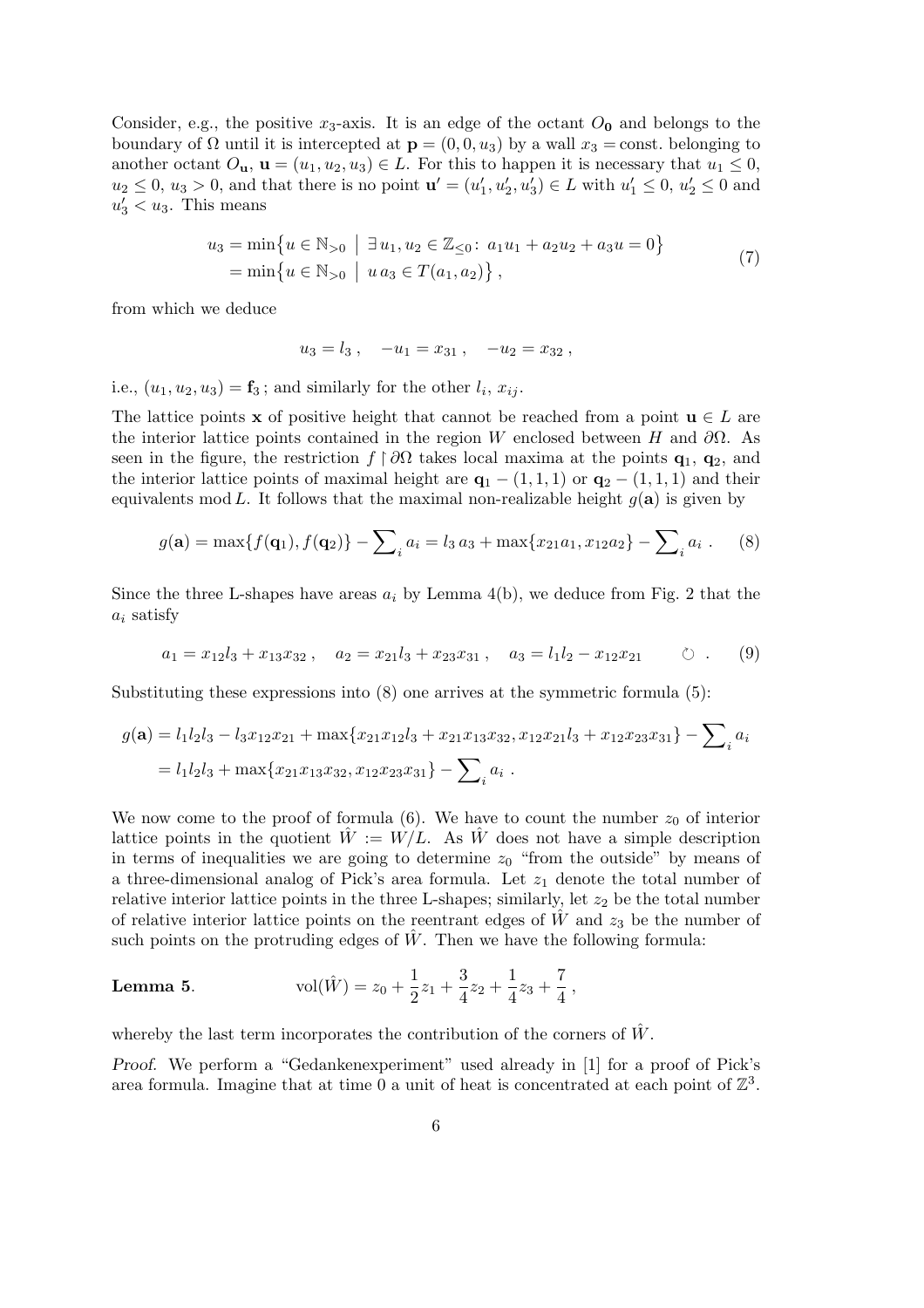This heat will be distributed all over space by heat conduction, and at time  $\infty$  it will be equally distributed in space with density 1. In particular, the amount of heat contained in  $\hat{W}$  will be vol $(\hat{W})$ . Where does this amount of heat come from? For symmetry reasons there is absolutely no flux across the unit squares of  $\partial\Omega$ , and, again by symmetry, the net flux across  $H/L$  is 0 as well. As a consequence, the final amount of heat within W comes from the interior lattice points, counted by  $z_0$ , and from the lattice points on the boundary of  $\hat{W}$ . The lattice points counted by  $z_1$  send half their heat into  $\hat{W}$ , whereas the corresponding factor is  $\frac{3}{4}$  for the points counted by  $z_2$  and  $\frac{1}{4}$  for the points counted by  $z_3$ . Furthermore  $\hat{W}$  possesses two protruding corners  $\mathbf{q}_1$  and  $\mathbf{q}_2$  which contribute  $\frac{1}{8}$  each, three "L-corners" contributing  $\frac{3}{8}$ , and finally the reentrant corner on H which contributes  $\frac{3}{8}$  as well.



Fig. 3

In order to compute vol $(\hat{W})$  directly we use the L-shape A in the plane  $x_3 = 0$  as fundamental domain. Fig. 3 shows A, as seen from the positive  $x_3$ -direction. The vertical prism  $K$  determined by  $A$  and the plane

$$
H: \qquad x_3 = -\frac{1}{a_3}(a_1x_1 + a_2x_2)
$$

is a representative for  $\hat{W}$ . To compute the volume of K we split A into two rectangles and work with the heights of  $K$  in their midpoints. We obtain

$$
vol(\hat{W}) = \frac{x_{31}x_{12}}{a_3} \left( a_1 \frac{x_{31}}{2} + a_2 \frac{2x_{32} + x_{12}}{2} \right) + \frac{l_1 x_{32}}{a_3} \left( a_1 \frac{l_1}{2} + a_2 \frac{x_{32}}{2} \right),
$$

which using  $(2)$  and  $(9)$  can be brought into the following symmetric form:

$$
vol(\hat{W}) = \frac{1}{2} \left( \sum_{i} l_i a_i - l_1 l_2 l_3 \right) . \tag{10}
$$

We now compute the quantities  $z_1$ ,  $z_2$  and  $z_3$ . – The horizontal L-shape A in Fig. 3 has area  $a_3$  by Lemma 4(b) and  $2(l_1 + l_2)$  lattice points on its boundary. Therefore by Pick's area formula for the plane the number of interior lattice points on A is given by  $a_3 - (l_1 + l_2) + 1$ , and we obtain

$$
z_1 = \sum_{i} a_i - 2 \sum_{i} l_i + 3 \tag{11}
$$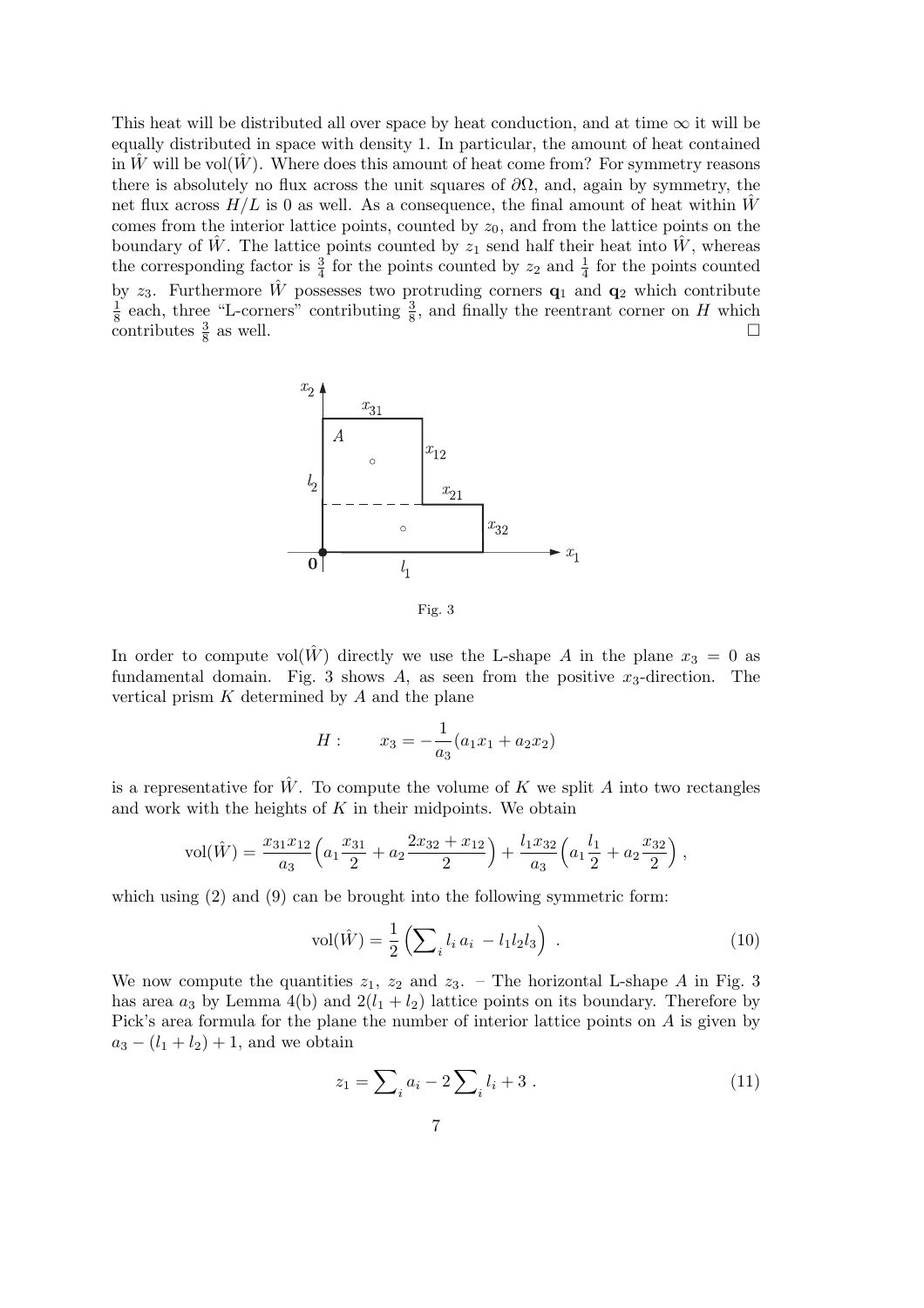Inspection of Fig. 2 shows that

$$
z_2 = \sum_{i} (l_i - 1) = \sum_{i} l_i - 3, \qquad z_3 = \sum_{i \neq j} (x_{ij} - 1) = \sum_{i} l_i - 6. \tag{12}
$$

Introducing  $(10)$ ,  $(11)$  and  $(12)$  into Lemma 5 we get

$$
z_0 = \text{vol}(\hat{W}) - \frac{1}{2}z_1 - \frac{3}{4}z_2 - \frac{1}{4}z_3 - \frac{7}{4}
$$
  
=  $\frac{1}{2} \left( \sum_i l_i a_i - l_1 l_2 l_3 \right) - \frac{1}{2} \left( \sum_i a_i - 2 \sum_i l_i + 3 \right) - \frac{3}{4} \left( \sum_i l_i - 3 \right)$   
 $- \frac{1}{4} \left( \sum_i l_i - 6 \right) - \frac{7}{4}$   
=  $\frac{1}{2} \left( \sum_i (l_i - 1) a_i - l_1 l_2 l_3 + 1 \right)$ .

This concludes the proof of Theorem 3.  $\Box$ 

# 4. FINDING A SOLUTION BASIS

In order to make Theorem 3 useful we have to establish a procedure to compute the quantities  $l_i, x_{ij}$ . Our argument takes place in the plane H. Fig. 4 shows H as seen from the tip of the vector  $a$ , the points of  $L$  are again marked by bullets. The three planes  $x_i = 0$  intersect H in three lines  $g_i$  through the origin which altogether divide H into six sectors of various widths. The line  $g_3$ , spanned by the vector  $\mathbf{v}_3 := (-a_2, a_1, 0)$ , is at the same time a level line of the linear function  $x_3$  restricted to H. Equation (7) can now be interpreted as follows: In order to find  $l_3$  we have to translate the line  $g_3: x_3 = 0$  in the direction of increasing  $x_3$  (marked by an arrow in Fig. 4) until it hits for the first time a lattice point in the sector  $x_1 \leq 0 \land x_2 \leq 0$ . The lattice point obtained in this way is the point  $f_3$ . Translating similarly the lines  $g_1$  and  $g_2$  one obtains the lattice points  $f_1, f_2$  in the appropriate sectors.

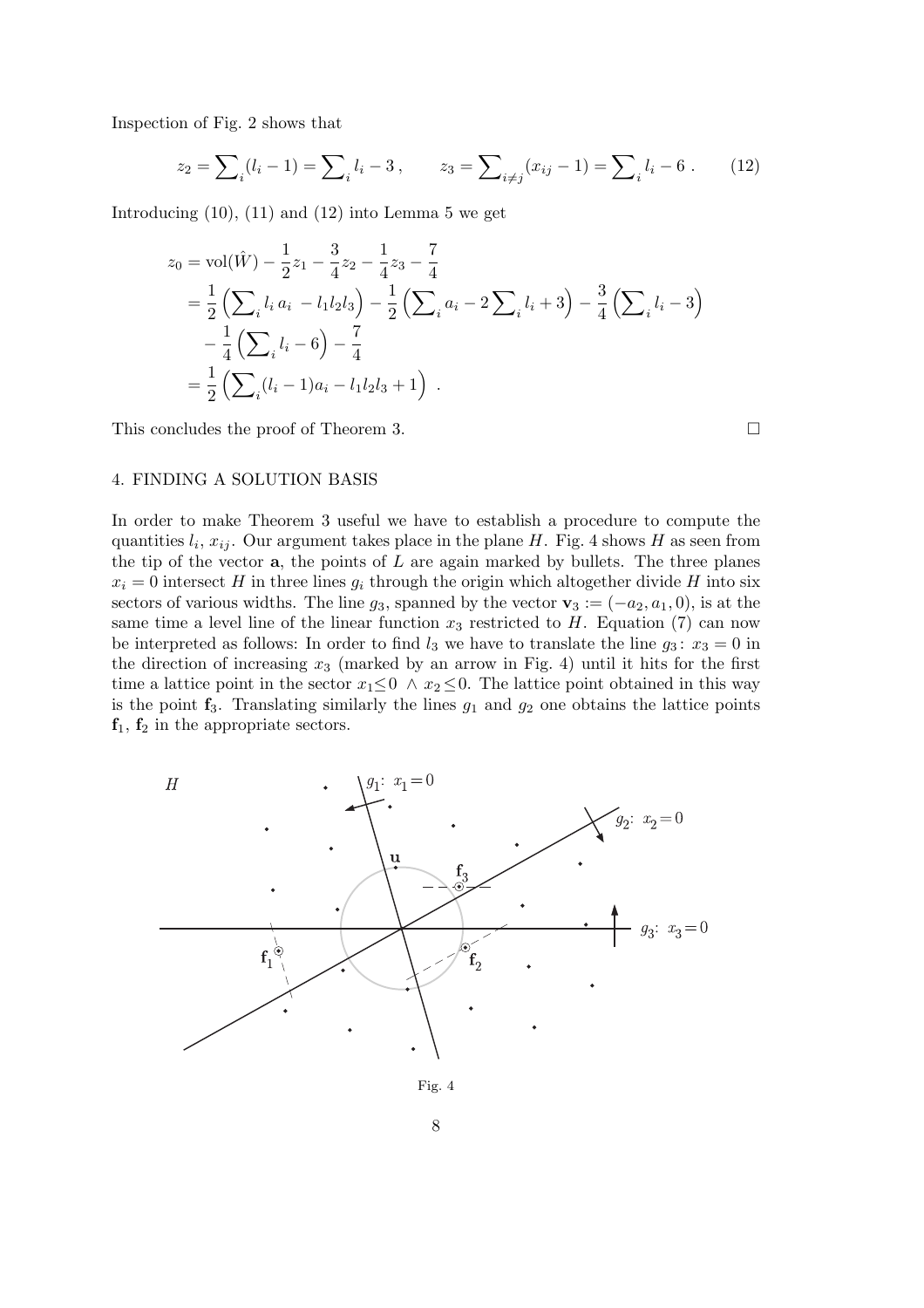Being minimizers of some sort the  $f_i \in L$  tend to be short. Now there exists a revered algorithm (attributed to Lagrange, Gauss and others, see [3]) which finds the shortest vector **u** of the lattice L, and we plan to make use of this algorithm. But if **u** happens to lie in a sector of width  $> 60°$ , as in Fig. 4, there is no guarantee that **u** coincides with the basic vector  $f_i$  (or  $-f_i$ ) in that sector. For this reason we change the metric in such a way that the three lines  $x_i = 0$  intersect at angles of 60°.

**Lemma 6.** For a suitable scalar product  $\langle x, y \rangle := x^T Q y$  the three lines  $x_i = 0$  in H *intersect at angles of* 60◦*.*

*Proof.* The three directions in question are

$$
\mathbf{v}_1 := (0, -a_3, a_2), \quad \mathbf{v}_2 := (a_3, 0, -a_1), \quad \mathbf{v}_3 := (-a_2, a_1, 0).
$$

Consider now the linear map  $P : \mathbb{R}^3 \to \mathbb{R}^2$  given by the matrix

$$
P:=\left[\begin{matrix} -a_1&a_2&0\\0&0&\sqrt{3}a_3 \end{matrix}\right] \ .
$$

The kernel of P is spanned by the vector  $(a_2, a_1, 0) \notin H$ , therefore the restriction P | H maps H bijectively onto the euclidean plane  $E := \mathbb{R}^2$ . One easily computes

$$
Pv_1 = 2a_2a_3\left(-\frac{1}{2}, \frac{\sqrt{3}}{2}\right), \quad Pv_2 = 2a_1a_3\left(-\frac{1}{2}, -\frac{\sqrt{3}}{2}\right), \quad Pv_3 = 2a_1a_2(1,0),
$$

which shows that in the image plane the lines  $g_i$  intersect at angles of 60 $\degree$ .

Pulling back the euclidean scalar product in  $E$  to  $H$  one obtains there the new scalar product

$$
\langle \mathbf{x}, \mathbf{y} \rangle := (P\mathbf{x})^{\mathsf{T}} P \mathbf{y} = \mathbf{x}^{\mathsf{T}} P^{\mathsf{T}} P \mathbf{y} = \mathbf{x}^{\mathsf{T}} Q \mathbf{y},
$$

where the integer matrix  $Q := P^T P$  is given by

$$
Q = \begin{bmatrix} a_1^2 & -a_1 a_2 & 0 \\ -a_1 a_2 & a_2^2 & 0 \\ 0 & 0 & 3a_3^2 \end{bmatrix} .
$$

In what follows,  $|\cdot|$  denotes the norm corresponding to the scalar product  $\langle \cdot, \cdot \rangle$ .

Lagrange's algorithm (to be described in the next section) produces a *reduced basis*  $(\mathbf{u}, \mathbf{v})$  of the Frobenius lattice L. This means that **u** is a shortest nonzero vector in L and that **v** is a shortest vector in  $L \setminus \mathbb{Z}$ **u**; in particular,  $|\mathbf{u}| \leq |\mathbf{v}|$ .

Theorem 7. *Under the hypotheses of Theorem* 3, *let* (u, v) *be a reduced basis of the Frobenius lattice L.* Assume that  $u_1 \leq 0$ ,  $u_2 \leq 0$ ,  $u_3 > 0$  and put  $\lambda := v_3/u_3$ . Then the *three vectors*

$$
\mathbf{u}\,,\quad \mathbf{v}_{-}:=\mathbf{v}-\lceil \lambda \rceil \mathbf{u}\,,\quad \mathbf{v}_{+}:=\mathbf{v}-\lfloor \lambda \rfloor \mathbf{u}
$$

*form a solution basis for the Frobenius problem determined by the*  $a_i$ .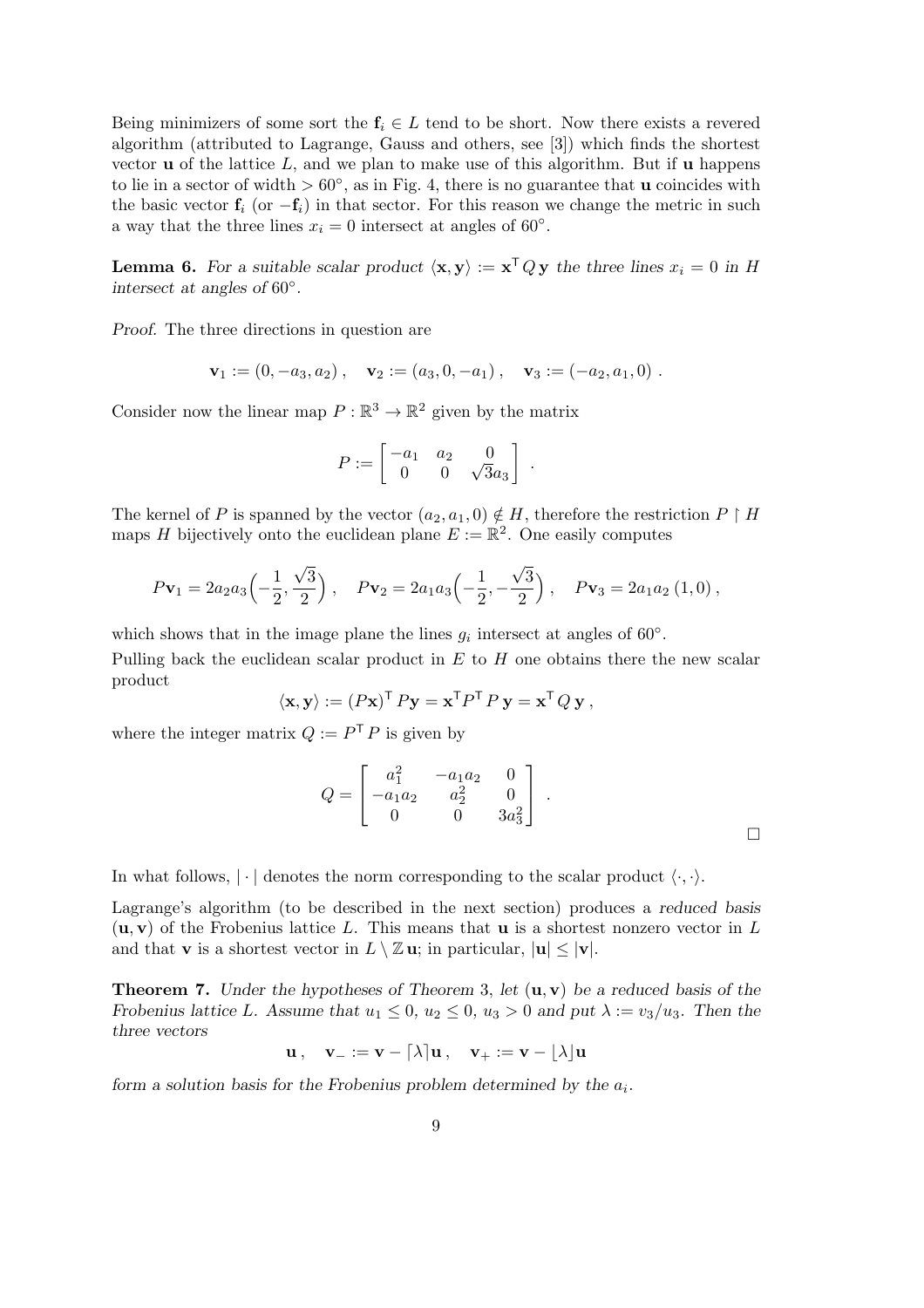



*Proof.* We argue in the  $(x, y)$ -plane E, but omit the P in our notation. The lines  $g_i$ enclose angles of 60°, creating (closed) sectors  $S_k$  ( $1 \leq k \leq 6$ ), see Fig. 5. After scaling we have  $\mathbf{u} = (-\sin \theta, \cos \theta)$  with  $|\theta| \leq \frac{\pi}{6}$ , whence  $\mathbf{u} \in S_2$ , and we may assume that the lattice line  $\ell \parallel u$  containing v is to the right of u. We shall show that the points u, v\_ and  $\mathbf{v}_+$  are basic points in the sectors  $S_6$ ,  $S_1$  and  $S_2$  respectively.

We begin with the remark that in fact  $|\theta| < \pi/6$ . Assume to the contrary that, e.g.,  $\theta = \pi/6$ . Then  $\mathbf{u} = (-1/2, \sqrt{3}/2) \in g_1$ , meaning  $u_1 = 0$ . In this case **u** could not be basic by (3). It follows that there would have to be a lattice point in  $S_2$  with y-coordinate  $\langle \sqrt{3}/2$ . But there is no room for such a point since the interior of the unit circle is forbidden.

Let  $\mathbf{b} := \mathbf{v} - \lambda \mathbf{u} = (b, 0)$  be the point where  $\ell$  intersects  $g_3$ . Then  $b = h/\cos\theta$  where h denotes the distance from **0** to  $\ell$ , whence  $h \geq \sqrt{3}/2$ . We write  $(\cos \phi, \sin \phi) =: \mathbf{e}_{\phi}$ .

**Lemma 8.** (a)  $\langle e_{\pi/6}, \mathbf{u} \rangle < \langle e_{\pi/6}, \mathbf{b} \rangle$ , (b)  $\langle e_{-\pi/6}, -\mathbf{u} \rangle < \langle e_{-\pi/6}, \mathbf{b} \rangle$ .

*Proof.* The left sides of (a) and (b) are  $\sin(\frac{\pi}{6} - \theta)$  and  $\sin(\frac{\pi}{6} + \theta)$  respectively, so they both are  $\leq \sin(\frac{\pi}{6} + |\theta|)$ . On the other hand the right sides of (a) and (b) both have the same value

$$
\cos\frac{\pi}{6} b = \cos\frac{\pi}{6} \frac{h}{\cos\theta} \ge \frac{3}{4\cos\theta} .
$$

It remains to prove that for  $0 \leq \theta < \frac{\pi}{6}$  one has

$$
2\sin\left(\frac{\pi}{6}+\theta\right)\cos\theta < \frac{3}{2}.
$$

But here the left side can be written as  $\sin(\frac{\pi}{6} + 2\theta) + \sin(\frac{\pi}{6})$  which is  $< 1 + \frac{1}{2}$ .

Put  $\mathbf{c}_- := \mathbf{b} - \mathbf{u}, \, \mathbf{c}_+ := \mathbf{b} + \mathbf{u}.$  Then from Lemma 8(a) it follows that  $\langle \mathbf{e}_{\pi/6}, \mathbf{c}_- \rangle > 0,$ whence  $c_-\in \text{int}(S_6)$ , and analogously from Lemma 8(b) it follows that  $\langle e_{-\pi/6}, c_+\rangle > 0$ ,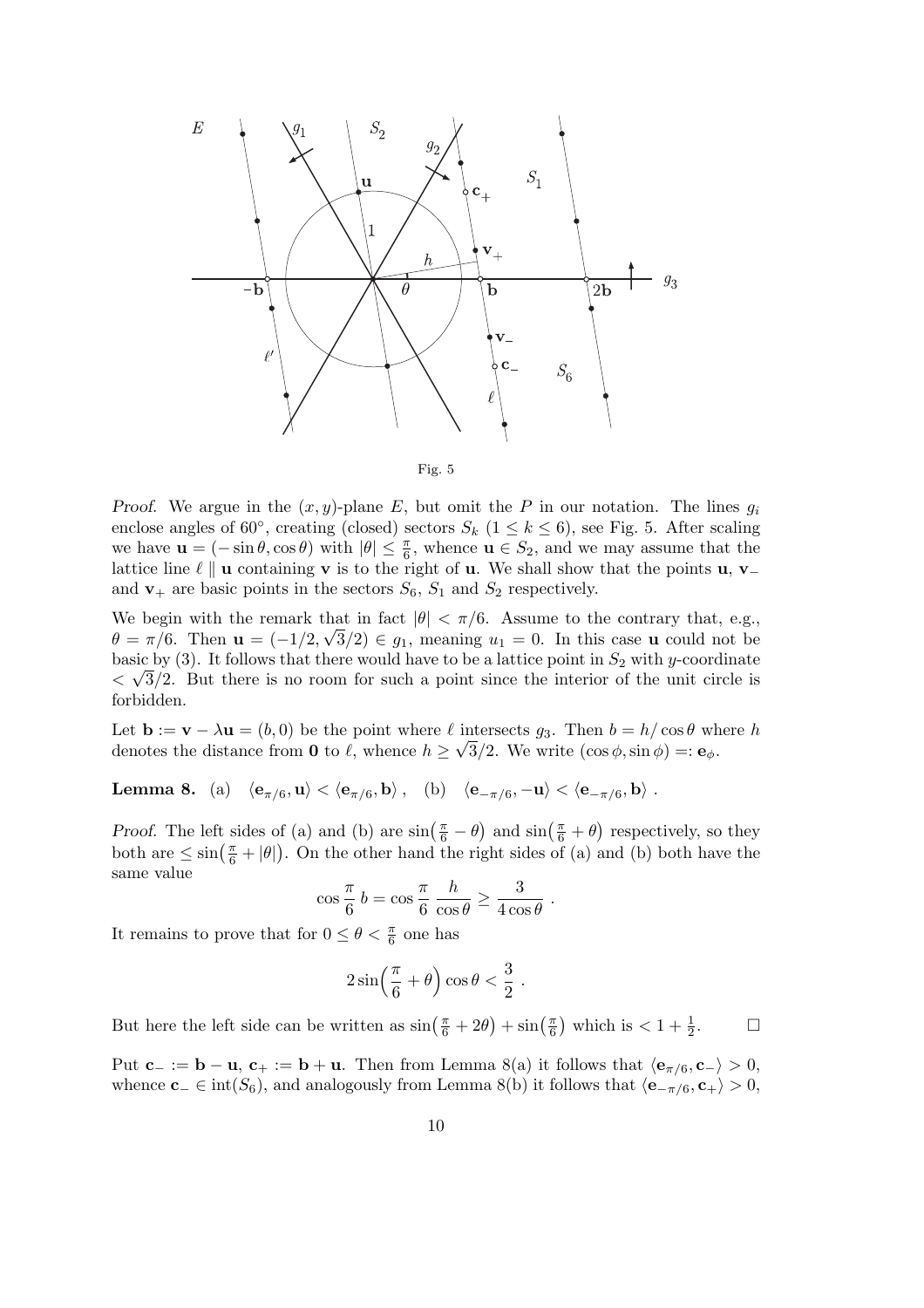whence  $\mathbf{c}_+ \in \text{int}(S_1)$ . From this we conclude that the lattice points  $\mathbf{v}_- \in [\mathbf{b}, \mathbf{c}_-]$  and  $\mathbf{v}_+ \in [\mathbf{b}, \mathbf{c}_+]$  lie in  $S_6$  and  $S_1$  respectively.

As  $c_+ \in \text{int}(S_1)$  the line  $\ell$  intersects  $g_2$  at a y-level  $> \cos \theta$ , whence all lattice points on  $\ell \cap S_2$  have a larger y-level than **u**, and similarly, as  $-c_$  ∈ int(S<sub>3</sub>), the line  $\ell'$  intersects g<sub>1</sub> at a y-level > cos  $\theta$ , whence all lattice points on  $\ell' \cap S_2$  have a larger y-level than **u**. This implies that the vector  $\bf{u}$  is basic in its sector  $S_2$ .

Note that  $\langle \mathbf{e}_{\pi/6}, \mathbf{u} \rangle > 0$ , whence going upwards along  $\ell \cap S_1$  the distance to  $g_1$  increases. Since  $v_+$  is the first lattice point met along this path,  $v_+$  is basic for the sector  $S_1$ , unless there were an even better lattice point on the parallel to  $\ell$  through the point 2b. But the latter is prohibited by the inequality  $\langle \mathbf{e}_{\pi/6}, \mathbf{c}_+ \rangle < \langle \mathbf{e}_{\pi/6}, 2\mathbf{b} \rangle$  which follows easily from Lemma  $8(a)$ .

Similarly one has  $\langle e_{-\pi/6}, u \rangle < 0$ , and this implies that going downwards along  $\ell \cap S_6$ the distance to  $g_2$  increases. Since  $\mathbf{v}_-$  is the first lattice point met along this path,  $\mathbf{v}_$ is basic for the sector  $S_6$ , unless there were an even better lattice point on the parallel to  $\ell$  through the point 2b. But the latter is prohibited by the inequality  $\langle e_{-\pi/6}, c_{-} \rangle$  $\langle \mathbf{e}_{-\pi/6}, 2\mathbf{b} \rangle$  which follows easily from Lemma 8(b).

# 5. LAGRANGE'S ALGORITHM

Lagrange's algorithm, as it is called in [3], takes an arbitrary basis  $(\mathbf{u}, \mathbf{v})$  of the Frobenius lattice  $L$  as input and in a certain number of steps arrives at a reduced basis of  $L$ . An essential accessory to the calculations is the *Gram matrix*

$$
G:=G(\mathbf{u},\mathbf{v}):=\left[\begin{matrix} \langle \mathbf{u},\mathbf{u} \rangle & \langle \mathbf{u},\mathbf{v} \rangle \\ \langle \mathbf{v},\mathbf{u} \rangle & \langle \mathbf{v},\mathbf{v} \rangle \end{matrix}\right]
$$

of the current basis  $(\mathbf{u}, \mathbf{v})$ ; it is updated along with the basis vectors.

The following box is taken from [3]. The subscript  $\leq$  to a basis indicates that one assumes  $|\mathbf{u}| \leq |\mathbf{v}|$ , and  $|\cdot|$  denotes the nearest integer function.

**Input:** A basis  $(\mathbf{u}, \mathbf{v})$ < with its Gram matrix  $G = (g_{i,j})_{1 \leq i,j \leq 2}$ . Output: A reduced basis of L with its Gram matrix. 1. Repeat 2.  $\mathbf{r} := \mathbf{v} - x \mathbf{u}$ , where  $x := \lfloor g_{1,2}/g_{1,1} \rfloor$ . When computing x, also compute the remainder  $y := g_{1,2} - x g_{1,1}$ . 3.  $\mathbf{v} := \mathbf{u}$ . 4.  $\mathbf{u} := \mathbf{r}$ . 5. Update the Gram matrix as follows: swap  $g_{2,2}$  and  $g_{1,1}$ ; then let  $g_{1,2} := y$  and  $g_{1,1} := g_{1,1} - x(y + g_{1,2}).$ 6. Until  $|\mathbf{u}| \geq |\mathbf{v}|$ . 7. Return  $(v, u)_{\le}$  and its Gram matrix (setting  $q_{2,1} := q_{1,2}$ ). Lagrange's algorithm